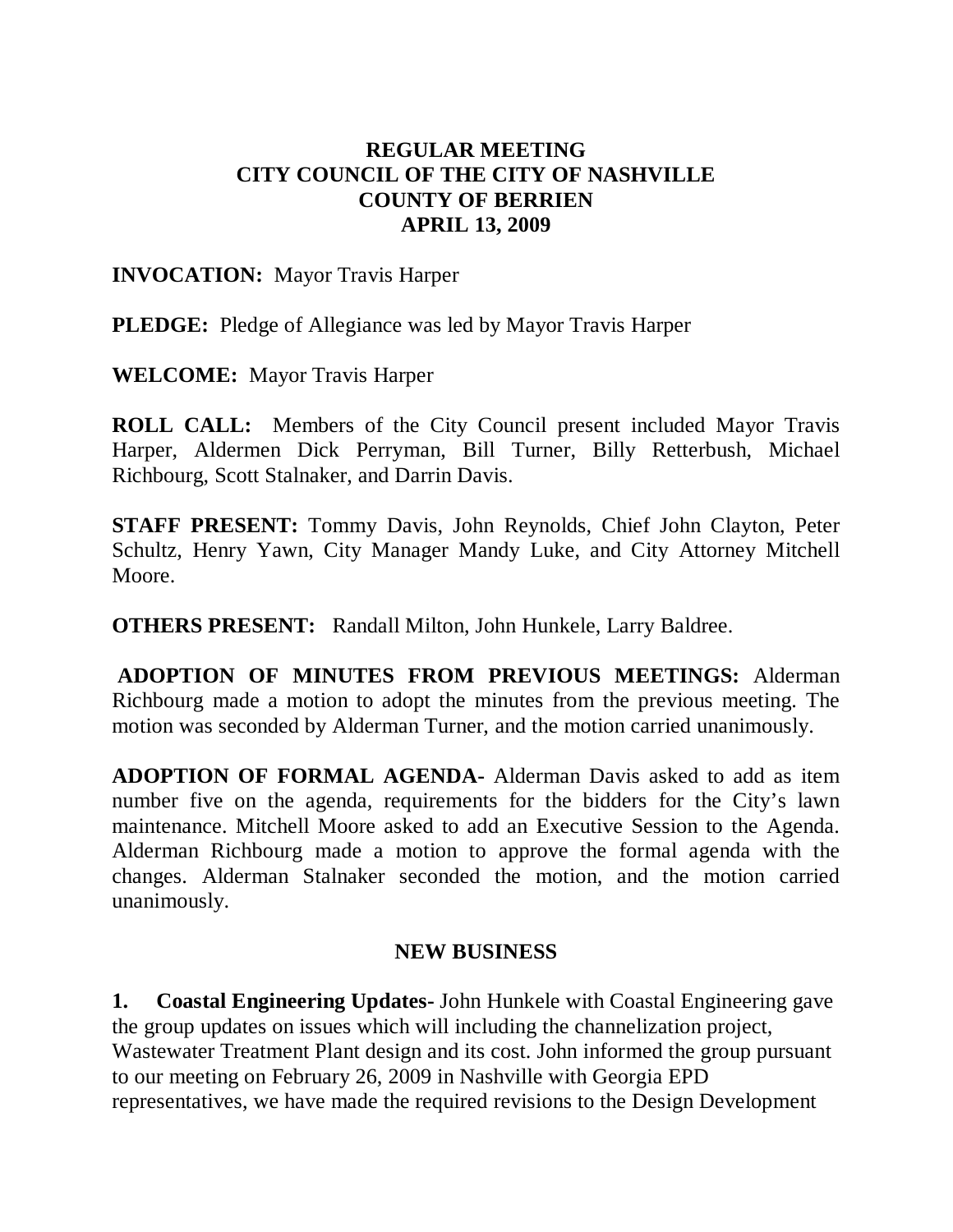Report (DDR) for the new wastewater treatment facility. Our initial DDR proposed that the new wastewater treatment plant be designed for a flow rate of 1.0 MGD with peak flows in excess of this amount being diverted to the existing Land Application System (LAS). The LAS system is permitted to receive and treat up to 1.0 MGD and has sufficient storage capacity in excess of 30 days at average daily flow. The EPD position is that the new wastewater treatment facility must be sized to handle a flow rate equal to 2.5 times the average daily flow and must stand alone without considering the existing LAS as a backup to Class 1 redundancy to the discharge system. Class 1 redundancy includes duplicity of treatment units, standby power facilities, etc. This design revision impacts many aspects of the design such as tank size and depth, aeration blower horsepower, number of treatment units, etc. It's difficult to predict what effect the current economic condition may have on project costs. The cost impacts resulting from EPD's review of the DDR are, needless to say, significant. We have prepared a new opinion of probable cost for the project which, in our opinion, is reflective of the additional work required by the EPD comments. Coastal Engineering Consultants, Inc. has no control over the costs of materials and equipment, or over the contractor's method of pricing. This is not a guarantee that the actual project costs based upon bids received will not deviate from the costs presented. The old and new costs are summarized as follows: Phase I, (Influent PS, Modifications), previous estimate \$745,000.00, new estimate \$760,000.00: Phase II, (Wastewater Treatment Plant), previous estimate \$4,850,000.00, new estimate \$6,315,000.00. We pointed out that the cost opinions are inclusive of project development costs, engineering and surveying costs, legal and administrative costs, geo-technical investigations, watershed assessment and wastewater characterization sampling and testing. They also include an amount of \$1,100,000.00 for constructive contingencies and the cost of onsite (continuous) resident inspection of all construction activities. Coastal Engineering Consultants, Inc. proposes strict equipment and contractor pre-qualification processes, strict bidding procedures and structured construction proposal forms all geared to minimize ambiguity in the contract documents resulting in the lowest possible cost. Costs will be carefully monitored during plan preparation and we will search for appropriate cost saving measures in an attempt to lower the overall project costs. For example, we establish a series of deductive alternates that would allow us to consider alternative equipment manufactures, provide the ability to postpone less critical components of the project, etc. without sacrificing overall project quality and function. John Hunkele updated the group on the GEFA & Stimulus Money. He said we spoke with both Beverly McElroy who is with GEFA, and Elmo Richardson who is a GEFA board member, about the stimulus money. Our understanding of those conversations follows: GEFA received requests for approximately 1600 projects to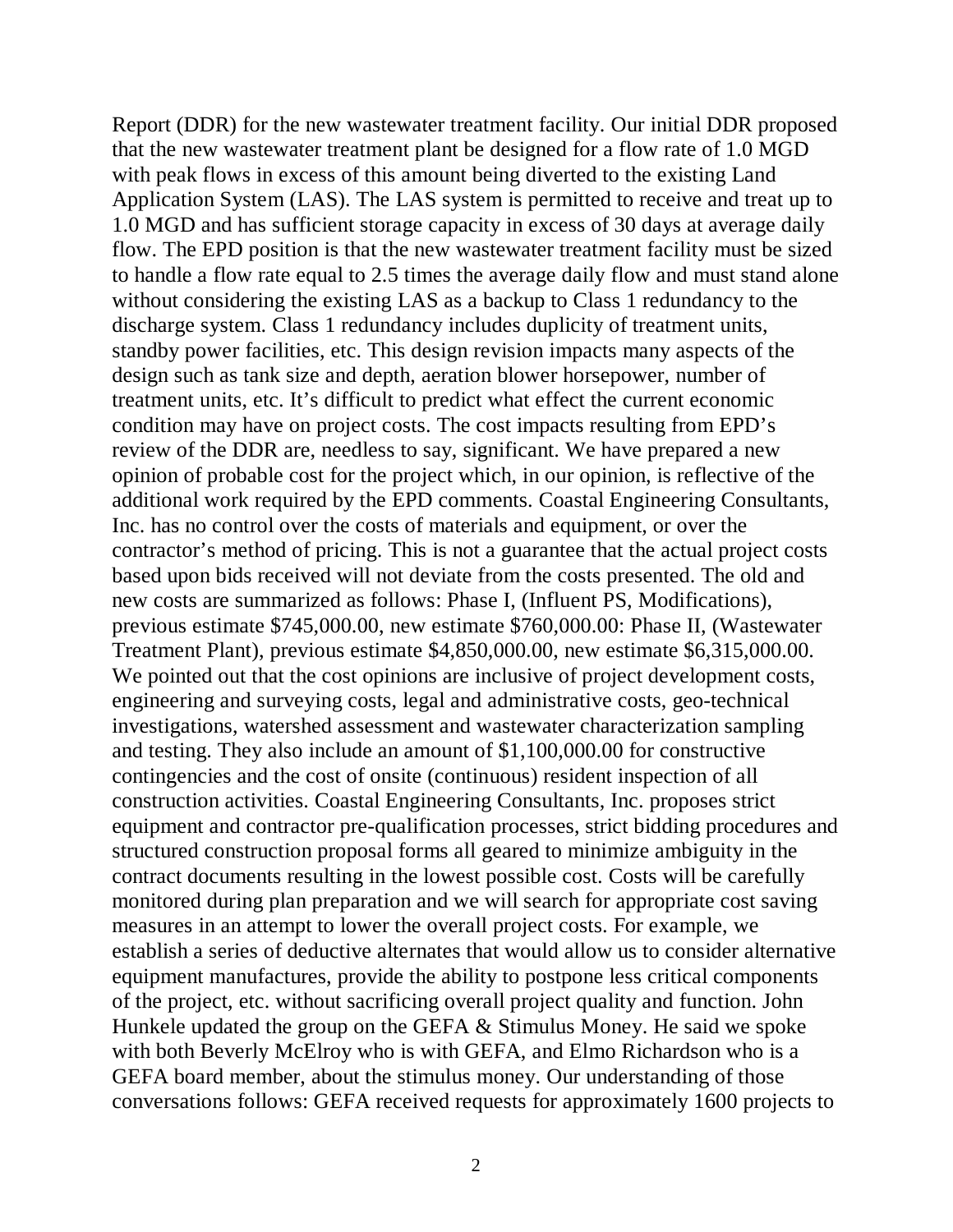be funded under the American Recovery and Reinvestment Act (ARRA) totaling \$4.3 billion. Georgia only received \$140 million, half of which must be appropriated by June 2009. About 200 of the projects were dismissed during the initial screening while the rest including Nashville, were placed on the comprehensive list. The projects were then reviewed and prioritized Projects that were deemed "shovel Ready" and which had cleared all of the environmental reviews required for federally funded projects were placed at the top of the list. Environmental reviews for federally funded projects could take up to four months to complete. The fundable list was then developed by appropriating the available funds based upon priority. Unfortunately Nashville did not make the fundable list but remains on the comprehensive list. Projects on the fundable list that prove to be not shovel ready by August or September will be dropped and replaced with other projects from the comprehensive list. It does not appear likely that Nashville will receive any funds under ARRA. We inquired about reports we have received of other grants and/or funding sources currently available. The response from both parties was that there are no grant funds available. Reduced interest rate loans are available to cities that qualify and that determination will be made upon loan application and review. If Nashville cannot afford to repay the loan under prevailing interest rates then they could qualify for the lower interest rate. The group and John Hunkele discussed the impact of increased project cost on the proposed GEFA loan and the new rate structure recently implemented by the City Council. There were concerns that the new costs should be incorporated into the new rate structure and that Bill Powell should be notified to adjust his rate study. It was decided that GEFA will review the rates anyway while reviewing the loan application documents, then any further rate increase requirements might better come from GEFA. The City wishes to contest the EPD decisions which resulted in the increased project costs. Coastal Engineering Consultants, Inc. will draft a letter to EPD for the Mayor's signature which presents those concerns. In the meantime, we will continue plan preparation and bidding in an expeditious manner so that we can show a concerted effort to meet the requirements of the consent order.

**2. Ratify Purchase of new Software for City Hall-** Mandy Luke stated the Council was polled in reference to the new software purchase for the City. She said each member was contacted by phone, e-mail, or in person after the research and questions answered on the new software was completed. The Council was unanimous in the approval of the purchase of QSI software which will cost the City \$21,000.00. Council needs to ratify this purchase approval in open meeting. Alderman Retterbush made a motion to approve the new software. The motion was seconded by Alderman Stalnaker. Alderman Richbourg asked Mandy where the funds for the new software will come from. Mandy said this will be a SPLOST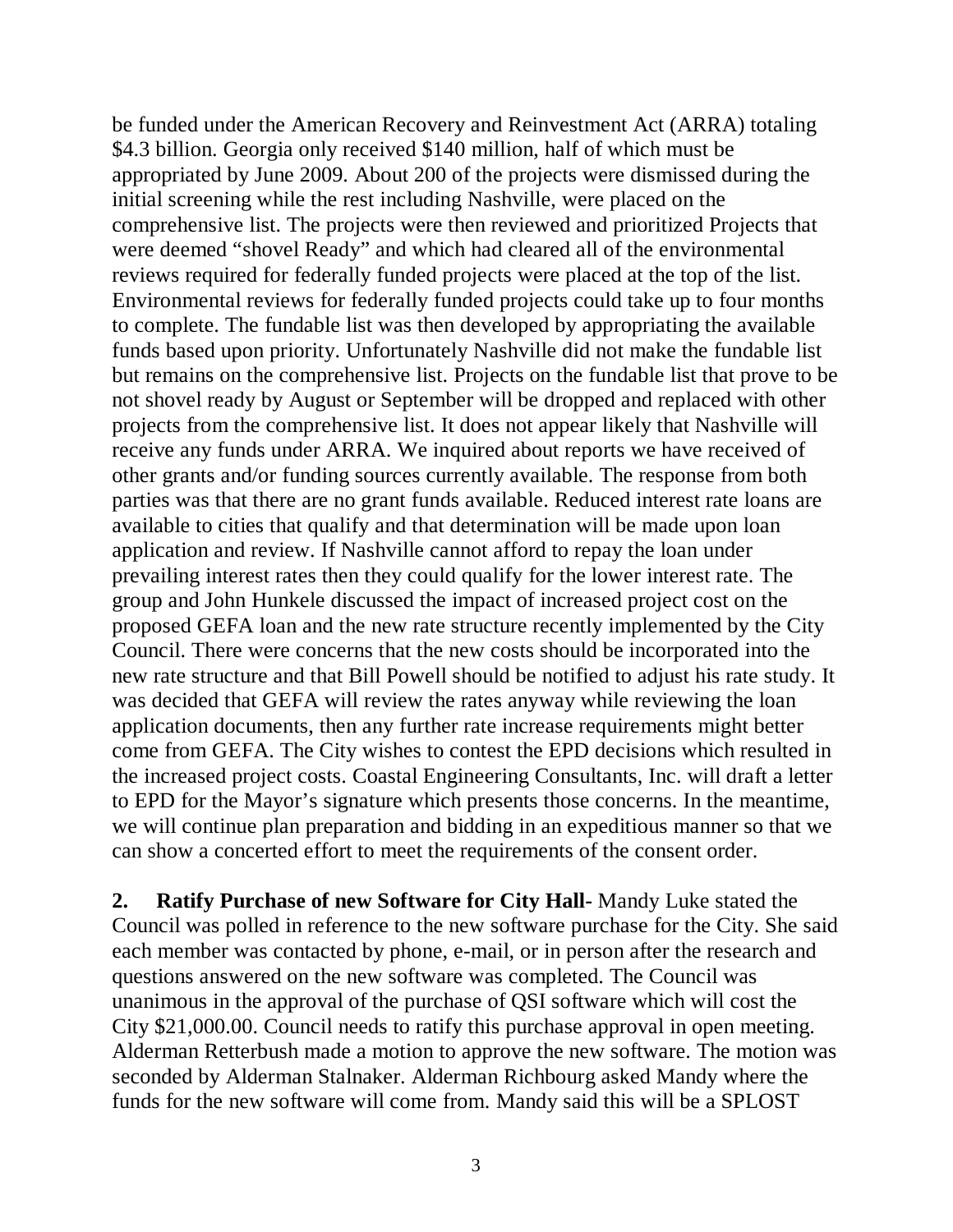purchase, and the new software should be ready to be installed in four to six weeks. The first and second motion to purchase new software was carried unanimously.

**3. Increase Base Charge on Natural Gas-** Mayor Harper said the City of Nashville currently charges \$3.00 a month base charge on both residential and commercial natural gas customers. Gas Superintendent Peter Schultz surveyed other cities base charges, and the Council discussed this issue in the last Work Session. The group needs vote to implement the increase in open meeting. Mayor Harper said he was in favor of a four dollar increase for both residential and commercial which would bring the base rate for natural gas up to \$7.00. Alderman Richbourg asked to discuss the issue further before voting on the increase. He asked Peter Schultz how many residential and commercial gas customers does the City service. Peter replied we have 800 residential and 77 commercial. Alderman Richbourg concluded out of the 2,350 customers receiving water and sewer services, a quarter of them also have natural gas service. He agreed the base rate needs to be raised so the City can avoid falling into the same problems they are having with the mandate for the water and sewer department. The group discussed the constant decline of revenues, the expenditures in the Gas department. Alderman Stalnaker suggested that the Council discuss raising the tap fees for the Gas Department to cover the cost of installing meters for City services. Alderman Perryman said he is opposed to raising the base charge due to the recent water and sewer rate increase. Alderman Turner made a motion to increase the gas base charge to \$5.00 for residential, and \$10.00 for Commercial. Alderman Richbourg seconded the motion. Due to the opposing votes Mayor Harper called for a roll call vote, Aldermen Perryman, Stalnaker, and Davis opposed the motion, and Aldermen Retterbush, Richbourg, and Turner voted in favor of the motion. Mayor Harper broke the tie by voting in opposition of the \$5.00 and \$10.00 increase on the base rate for natural gas. Alderman Davis made a motion to raise the rates \$7.00 residential, and \$10.00 commercial. Alderman Retterbush seconded the motion. Mayor Harper called for a roll call on the motion. Alderman Perryman, Stalnaker, and Turner opposed the motion. Alderman Retterbush, Richbourg, and Davis voted in favor of the motion. Mayor Harper broke the tie vote by voting in favor of the \$7.00 to \$10.00 increase in the base rate for natural gas.

**4. Ten Hour Work day for Work Control-** Mayor Harper reminded the group about the discussion they had on this item during the recent work session. The Council discussed changing the hours of work for the City's Work Control from five, eight hour work days to four, ten hour work days. Alderman Turner said he was against the idea because all the departments have an overload of work and cutting the days from 5 to 4 would only create problems not only for the Citizens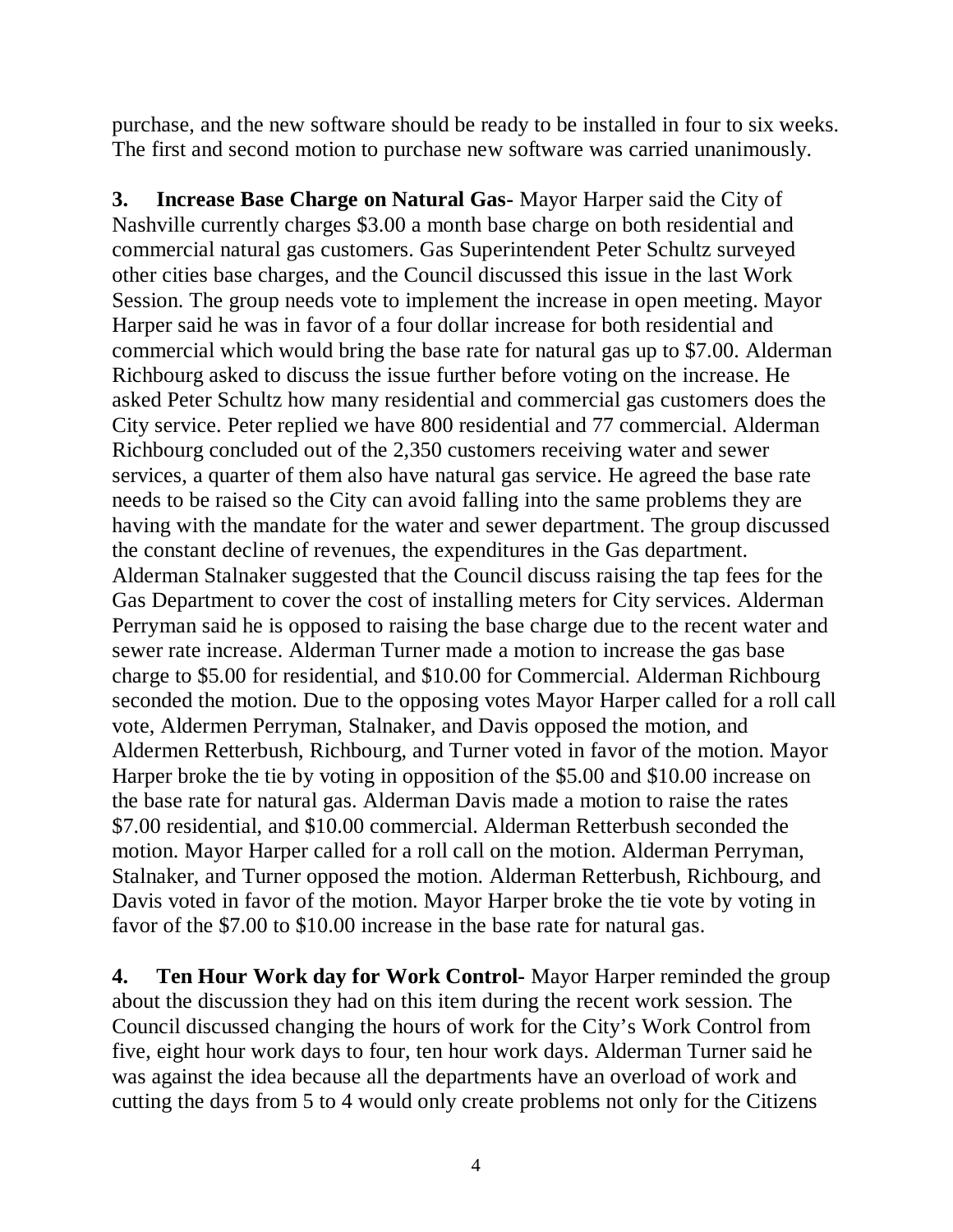but for the employees within the different departments. Mayor Harper stated the employees will still be working forty hours a week but only four days instead of five. He added someone from each department will be on call during the fifth day to insure the customer services are met. Alderman Turner pointed out some of the various and most recent problems the City has experienced and how taking away the services for one day would not be good for the Citizens. Alderman Davis said he would like to see a staggered work day system for the employees and each department head can be in charge of scheduling their employees. Alderman Turner remarked the County has implemented this staggered week system and it works for them, but the City is different, due to the fact the City has residents they provide services for, and the County does not. The County does not provide water, gas and trash pickup to its residence and the City provides these services plus many more. Alderman Turner stated in his opinion changing the work hours from eight to ten will not save the City money. He added the Council need to check with the Labor Board on this issue before making a decision. After some discussion Alderman Retterbush asked if the staggered work week would apply to the department heads. He remarked only the department heads will know for sure if the staggered work week will work just as well as what their currently doing. Alderman Richbourg stated certainly there is no harm in try the staggered work week. Alderman Stalnaker said we should allow the department head vote on this item and get their feelings on how this would or would not work for the City. He also stated the whole idea behind this, was to save the City money. In which each employee will be off the same day not staggered. A staggered work week will not save money, because the City utilities, trucks and equipment will still be in use on a staggered work week. Mayor Harper commented if Work Control employees work four, ten hour days the extra two hour might allow the departments to be more productive. He asked the department heads how long do the department heads want to try the four, ten hour days. Alderman Richbourg suggested three months or 90 days. He said this should give the departments time to see if the change will work and if it will save the City any money. Following more discussion among the group it was suggested the four; ten hour work day is placed on a 90 day trial. The also discussed maintaining the same level of service to the citizens. They also discussed if Monday or Friday would be the day taken. The group decided to allow the department heads to decide on the schedule. Alderman Richbourg made a motion to change the work week for work control to four, ten hour days, with the days beginning on Tuesday and ending on Friday. Mayor Harper recommended the day start on Monday and end on Thursday. After some discussion Alderman Richbourg changed his motion to begin the work week on Monday and End on Thursday, and change the work week for work control for 90 days, after which the department heads will report to Council on the change to see if the work week needs to be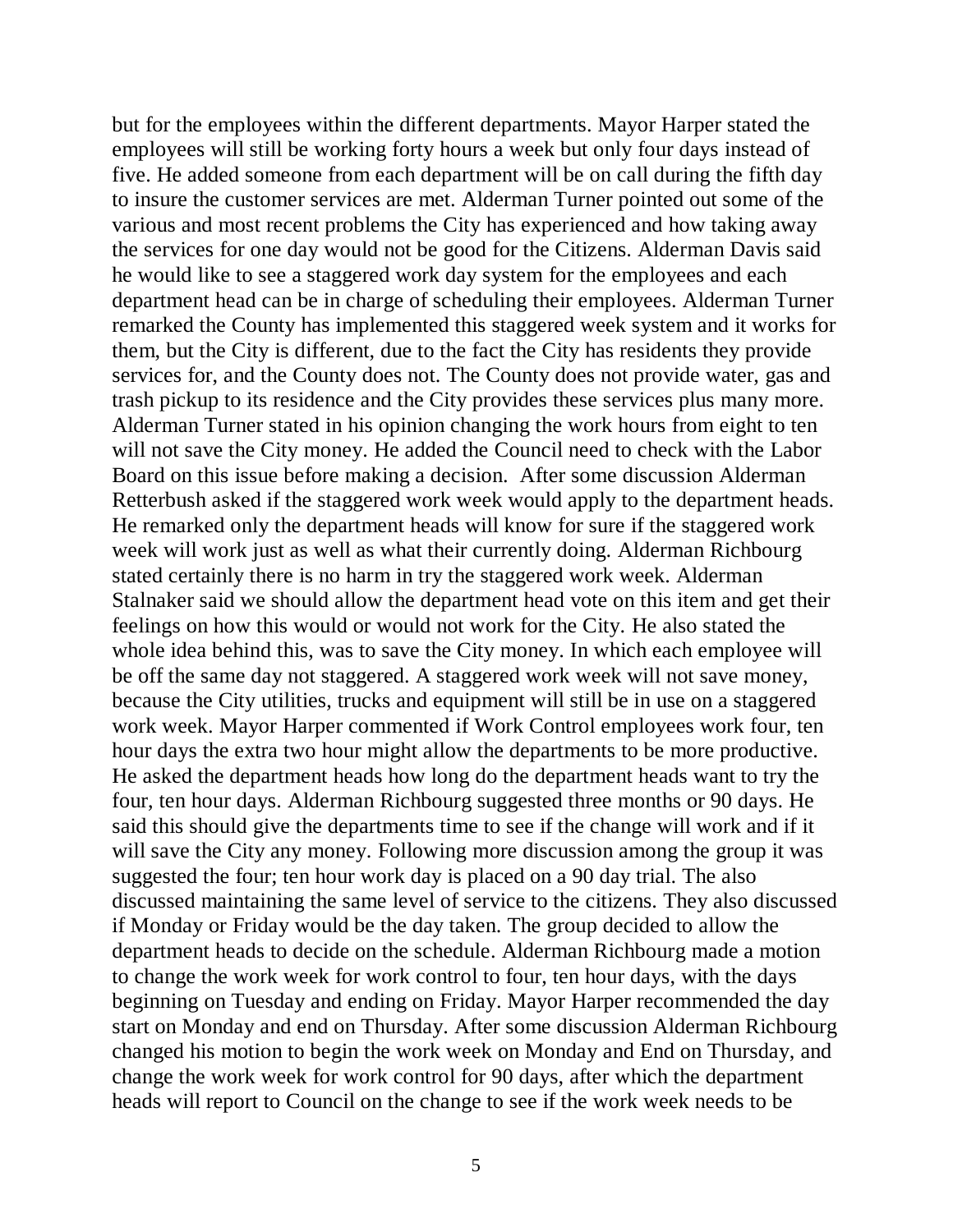changed back to five, eight hour days. Alderman Retterbush remarked during the time of the change if we should see a rise in customer complaints then we can certainly change the work week back to the original time. Alderman Perryman seconded the motion. Mayor Harper asked for a roll call of votes with Aldermen Perryman, Retterbush, Richbourg, and Davis in favor of the motion, and Aldermen Turner and Stalnaker opposing the vote. The motion carried with four yes' and two no's.

**5. Requirements for Bids for Lawn Care for City and City Parks-** Alderman Davis said in the past the City has always advertised the requirements for each bid placed. One of the requirements advertised is drug free work place program certificates. He said very few of the contractors I know have that certificate. Alderman Davis asked if the certificate is something each bidder must have or can we wave this requirement so we can have more bidders. He added if it can be waved the bidding would be much more competitive. Mitchell said he thinks it is a standard police for the City in connection with workmen's comp. If they have workmen's comp then they will have the certificate. Aldermen Davis asked if they don't have workmen's comp are they disqualified from the bid. Mitchell replied yes if workmen's comp is required and they don't carry it they will be disqualified from the bid. Aldermen Davis said the State only requires workmen's comp if there are three or more employees, but we can supersede the State and make it a requirement for all of our bids. Mitchell stated the City wanted to make this part of the requirements for the bid process, but if it is not going to be a requirement for bid then it needs to be taken out before the advertising process begins. In other words the requirements need to be consistent. Alderman Davis told the group the cost of obtaining and keeping workmen's comp or the certificate. The group discussed advertising for the Lawn care bids again without the required drug free program certificate. After much discussion the group made no motions towards this item.

#### **REPORTS**

**6 City Manager's/Finance Director's Report** – Mandy Luke told the group Kevin Giddens with Meryl Lynch, visited and was inquiring about the interest on the City CD's. She said he claims he can give the City a better interest rate on the CD's. Mandy said all of the City CD's are with the Banks located here in Nashville at the present time. Mandy asked the Council if they wanted to look into this or did they want to keep our CD's as they are now in our local banks. The group discussed comparing the rates with Meryl Lynch and asking the banks to for better interest rates on the City CD's just to see if they would compete with Meryl Lynch.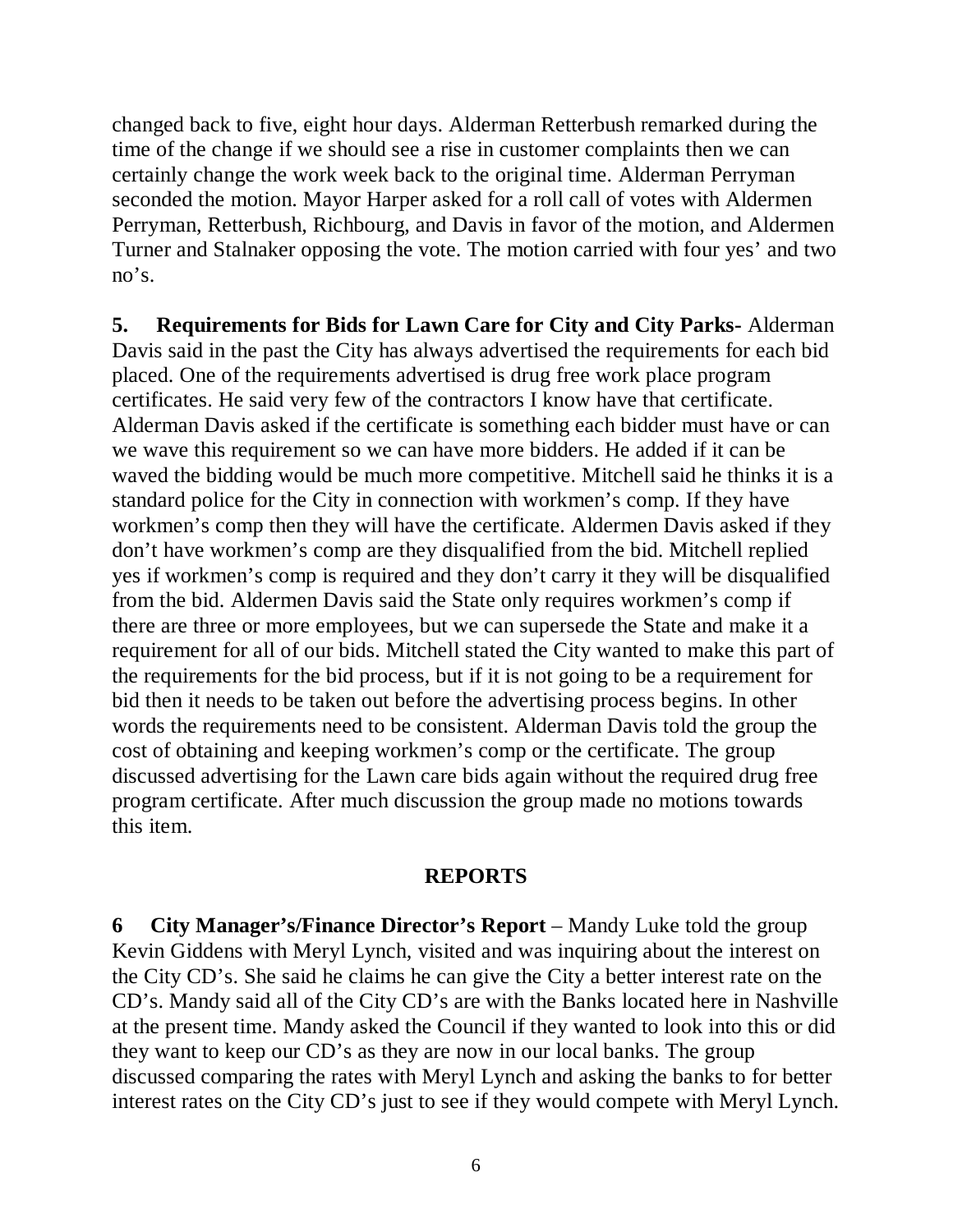Mandy said the only drawback would be Meryl Lynch would need to know the exact amount of the CD's before giving a quote. He said sometimes he can get a better interest rate early in the morning due to the market fluctuating. They all agreed to keep our CD's in the local banks. Mandy also asked the group about the renewal of the Griffin Waste contract. She said the Council requested all renewal contracts be reviewed and bided out before the time of renewals. Griffin Waste contract is not set for renewal until 2011 because it is a five year contract. Does the Council want to review there contract and get it ready for bids. Alderman Richbourg said no we should wait until the contract is up for renewal. Mitchell Moore added the Griffin Waste contract has some previsions for early termination but it has conditions before it can be terminated. If the Council wants to resubmit the contract for bids then one of the conditions has to be met before early termination. The Council agreed not to submit the contract for bids until the contract is ready for renewal. Mandy also gave a copy of the Resolution on Waste water fees and Deposits for their review. The Group agreed to review the Resolution and put on the agenda for the next Council meeting.

**7 City Attorney's Report** Mitchell Moore asked the Council to review the Ordinance regulating motorized wheelchairs. He said the prevision he has questions about is in Section 2, Option 1, which states Motorized wheelchair shall be operated on city sidewalks designated for pedestrian travel whenever said sidewalks are available. (If no sidewalks are available), Option 2, On the right of way designated for City streets, motorized wheelchairs or motorized individual transportation devices shall be permitted only on the roadway or, in the absence of an improved shoulder, on the right-most portion of the roadway and the same direction as the street traffic on the nearest lane of the roadway adjacent thereto. He asked the Council to review the prevision. Mayor Harper asked if Mitchell could look into, if the same rules apply to wheelchairs as Golf Carts, in that they can not travel on or down State Highways. The group had some discussion about defining physically disabled individuals. Mitchell said the Ordinance defines a physically disabled individual. He said part of the meaning in the ordinance states "Physically Disabled" shall mean any person who, because of physical disability, (a) cannot walk without substantial risk, (b) cannot walk 200 feet without stopping to rest. Chief Clayton requested the chairs be required to display a slow moving vehicle emblem. Mitchell said he anticipated this, and placed the slow moving vehicle emblem display required by O.C.G.A. § 40-8-4 in the Ordinance under Section 2. The group had some discussion about the sidewalks and if all were wheelchair accessible. After some discussion they agreed to have Mitchell strike out the sidewalk prevision.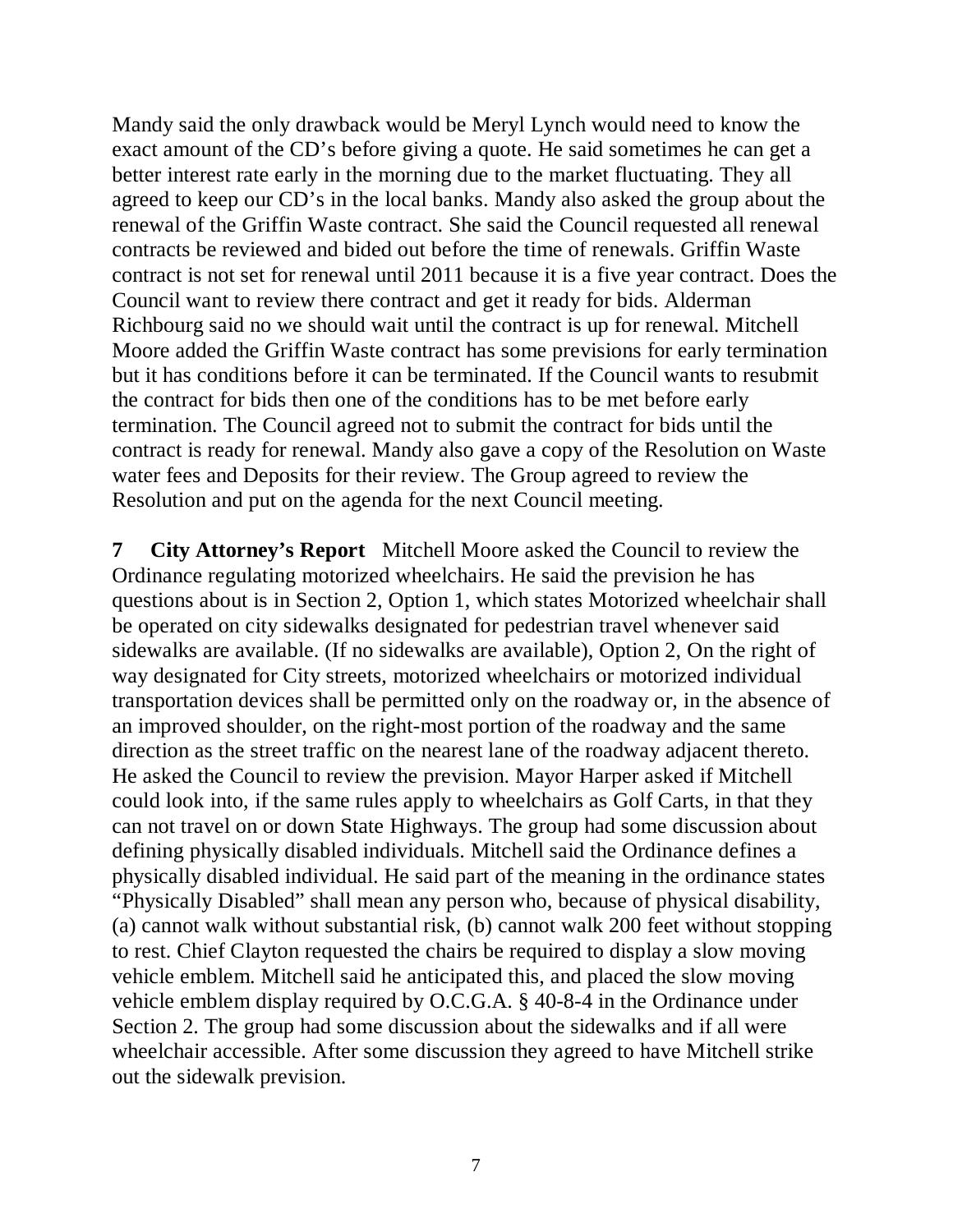### **8 Department Heads' Report-** None

## **PUBLIC COMMENTS/GENERAL COMMENTS FROM COUNCIL**

Alderman Richbourg asked Mandy if we could advertise in the paper for at lease two weeks about the gas base rate increase before we implement it. Mayor Harper told the Chief he spoke to the Sheriff and was told he could supply us with 4, 5, or 6 workers for the work crew. He said the Chief is interested in submitting a Grant which will hire someone to head up the work crew. Chief Clayton said he is working on the submittal and should have it completed before the deadline.

Alderman Retterbush said John Reynolds mentioned to him about purchasing a bush hog mower to pull behind the tractor. He said the one we have is no longer any good and the Council needs to consider putting out bids for a new one. He added EPD requires we have one. The Council asked John to get three bids for the bush hog. Mayor Harper asked if the Council has decided what kind of lawn equipment we are going to purchase or replace. Alderman Davis said he will get with Tommy Davis and have a list by the end of the week. Mayor Harper also asked if the bids on lawn care services for the City, since the contract with the present provider will be up May 1, 2009.

Alderman Perryman wanted to thank the City employees for all the heard work and long hours, during the all the flooding due to the rain a couple of weeks ago.

# **EXECUTIVE SESSION**

Alderman Davis made the motion to go into executive session at 7:35 p.m. The motion was seconded by Alderman Richbourg, and the motion carried unanimously.

Alderman Richbourg made the motion to come out of executive session at 7:50 p.m. The motion was seconded by Alderman Stalnaker, and the motion carried unanimously.

### **ADJOURNMENT**

There being no further business to conduct, Alderman Richbourg made a motion to adjourn the meeting at 7:50 p.m. Alderman Richbourg seconded the motion and the motion carried unanimously.